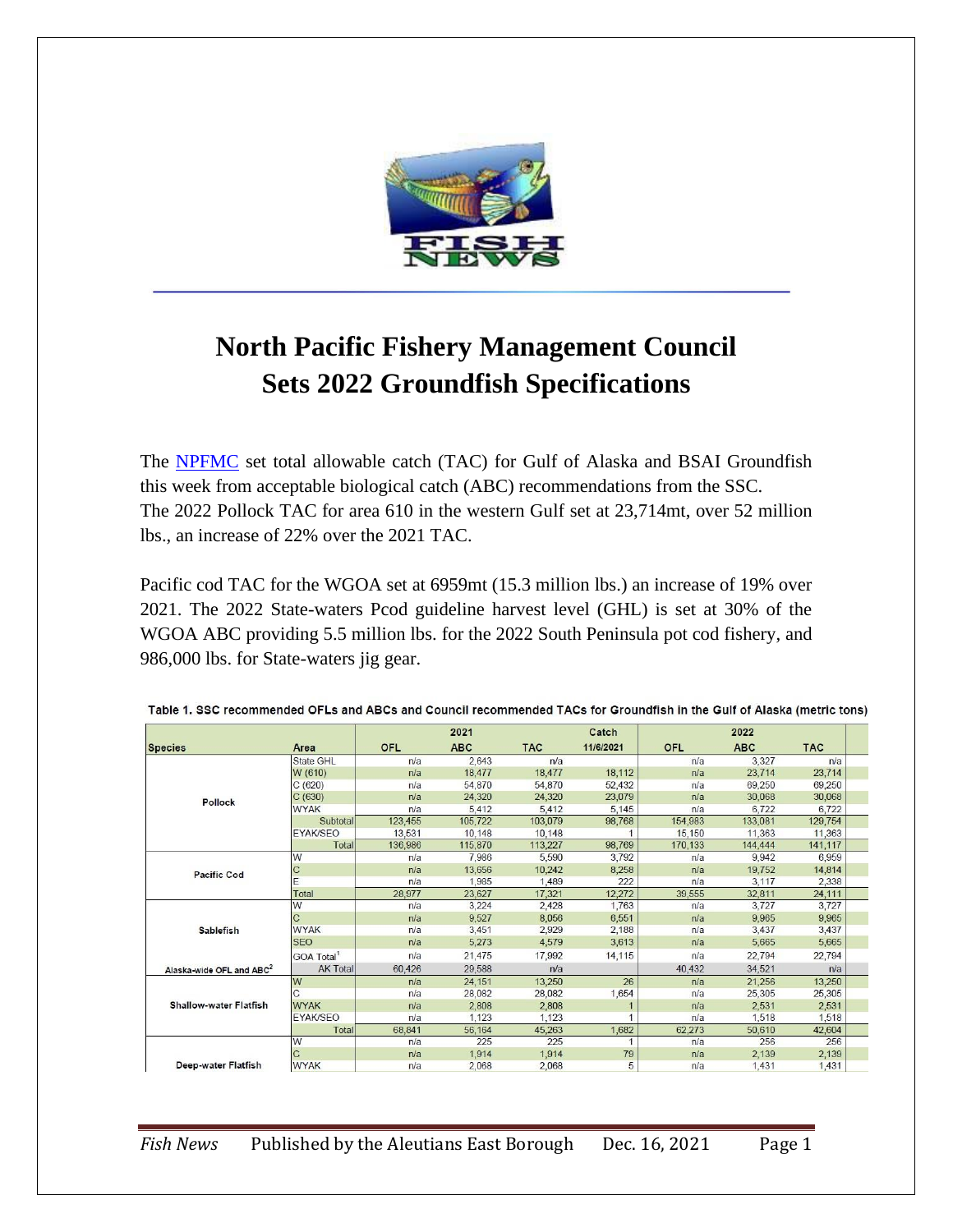2022 Eastern Bering Sea pollock TAC of 1,111,000 mt (2.4 billion lbs.) will be a 19 % decrease from the 2021 TAC. Bering Sea Pcod increased 18% to 136,466 mt (300 million lbs.). The Dutch Harbor Subdistrict State-waters Pcod fishery is set at 11% of the ABC this year for 37,196,000 lbs. for pot gear, 100,000 for jig.

|                                                                                                                |            | 2021       |            |           |            |             |            |
|----------------------------------------------------------------------------------------------------------------|------------|------------|------------|-----------|------------|-------------|------------|
| Area                                                                                                           | <b>OFL</b> | <b>ABC</b> | <b>TAC</b> | 11/6/2021 | <b>OFL</b> | <b>ABC</b>  | <b>TAC</b> |
| <b>EBS</b>                                                                                                     | 2.594.000  | .626,000   | .375.000   | 1.373.712 | 1,469,000  | 1.111.000   | 1,111,000  |
| AI                                                                                                             | 61.856     | 51.241     | 19,000     | 1,635     | 61.264     | 50,752      | 19,000     |
| Bogoslof                                                                                                       | 113,479    | 85,109     | 250        | 50        | 113,479    | 85,109      | 250        |
| <b>BS</b>                                                                                                      | 147,949    | 123,805    | 111.380    | 105.537   | 183,012    | 153,383     | 136,466    |
| AI                                                                                                             | 27,400     | 20,600     | 13,796     | 7.023     | 27,400     | 20,600      | 13,796     |
| <b>BSAI/GOA</b>                                                                                                | 60,426     | 29,558     |            |           | 40.432     | 34,521      | 11.727     |
| <b>BS</b>                                                                                                      | n/a        | 3.396      | 3.396      | 3.961     |            | 5.264       | 5,264      |
| AI                                                                                                             | n/a        | 4,717      | 4.717      | 1.425     |            | 6,463       | 6,463      |
| <b>BSAI</b>                                                                                                    | 341.571    | 313.477    | 200,000    | 104.669   | 377.071    | 354,014     | 250,000    |
| Table 1. Council recommended TAC with SSC specified OFL, ABC for Groundfish in the Bering Sea/Aleutian Islands |            |            |            |           |            | Catch as of | 2022       |

#### **North Pacific Fishery Management Council Adopts Abundance Based Management of Bering Sea Halibut Prohibited Species Catch**

The current discussion of halibut PSC began June 2015 in Sitka; countless Council staff hours over the past 6 years spent on the analysis of abundance-based management (ABM) of BSAI halibut. The December document for final action included 4 alternatives, with no action as the first alternative, preferred by some bycatch users. In the end Final Action on ABM was a hybrid between alternatives  $3 \& 4$  in the final motion made by Deputy Commissioner Rachel Baker for

the State.

|                                                                     |                  | EBS shelf trawl survey index (t) |                           |  |  |
|---------------------------------------------------------------------|------------------|----------------------------------|---------------------------|--|--|
| <b>Alternative 2</b>                                                |                  | Low<br>< 150,000                 | High<br>$\geq$<br>150,000 |  |  |
|                                                                     | High             | 1.571 mt                         | $1.745$ mt                |  |  |
| <b>IPHC</b> setline survey<br>index in Area<br><b>4ABCDE (WPUE)</b> | $\geq$ 11,000    | (10% below current)              | (current limit)           |  |  |
|                                                                     | Medium           | $1.483$ mt                       | $1.571$ mt                |  |  |
|                                                                     | $8,000 - 10,999$ | (15% below current)              | (10% below current)       |  |  |
|                                                                     | Low              | 1.396 mt                         | $1.483$ mt                |  |  |
|                                                                     | < 8,000          | (20% below current)              | (15% below current)       |  |  |
|                                                                     |                  | EBS shelf trawl survey index (t) |                           |  |  |
|                                                                     |                  | Low                              | High                      |  |  |
| <b>Alternative 3</b>                                                |                  | < 150,000                        |                           |  |  |
|                                                                     |                  |                                  | 150,000                   |  |  |
|                                                                     | High             | $1.745$ mt                       | 2,007 mt                  |  |  |
|                                                                     | $\geq 11,000$    | (current limit)                  | (15% above current)       |  |  |
|                                                                     | Medium           | $1.396$ mt                       | $1.745$ mt                |  |  |
| <b>IPHC</b> setline survey<br>index in Area                         | $8,000 - 10,999$ | (20% below current)              | (current limit)           |  |  |
|                                                                     | Low              | $1,309$ mt                       | $1,396$ mt                |  |  |
| 4ABCDE (WPUE)                                                       | 6.000-7.999      | (25% below current)              | (20% below current)       |  |  |
|                                                                     | <b>Very Low</b>  | $1.222$ mt                       | $1.309$ mt                |  |  |
|                                                                     | ${}< 6,000$      | (30% below current)              | (25% below current)       |  |  |
|                                                                     |                  | EBS shelf trawl survey index (t) |                           |  |  |
| <b>Alternative 4</b>                                                |                  | Low                              | High                      |  |  |
|                                                                     |                  | < 150,000                        | $\geq 150,000$            |  |  |
|                                                                     | High             | 1.396 mt                         | 1.745 mt                  |  |  |
| <b>IPHC</b> setline survey<br>index in Area<br><b>4ABCDE (WPUE)</b> | $\geq 11,000$    | (20% below current)              | (current limit)           |  |  |
|                                                                     | Medium           | $1.222$ mt                       | 1.396 mt                  |  |  |
|                                                                     | $8,000 - 10,999$ | (30% below current)              | (20% below current)       |  |  |
|                                                                     | Low              | $1.047$ mt                       | $1.222$ mt                |  |  |
|                                                                     | 6,000-7,999      | (40% below current)              | (30% below current)       |  |  |
|                                                                     | <b>Very Low</b>  | 960 mt                           | $1.047$ mt                |  |  |

 $<6.000$ 

The Council recommends the following preferred alternative. PSC limit is determined annually based on the most recent survey values. In the case of mid-year implementation, the PSC limit should be set using the most recent survey index values and applied to the lookup table in the preferred alternative.

|                                                                           |                  | EBS shelf trawl survey index (t) |                     |  |  |
|---------------------------------------------------------------------------|------------------|----------------------------------|---------------------|--|--|
|                                                                           |                  | Low                              | High                |  |  |
|                                                                           |                  | < 150,000                        | $\geq 150,000$      |  |  |
| <b>IPHC</b> setline<br>survey index<br>in Area<br><b>4ABCDE</b><br>(WPUE) | High             | 1,745 mt                         | 1,745 mt            |  |  |
|                                                                           | $\geq 11,000$    | (current limit)                  | (current limit)     |  |  |
|                                                                           | Medium           | 1.396 mt                         | 1.571 mt            |  |  |
|                                                                           | $8,000 - 10,999$ | (20% below current)              | (10% below current) |  |  |
|                                                                           | Low              | 1.309 mt                         | 1.396 mt            |  |  |
|                                                                           | 6,000-7,999      | (25% below current)              | (20% below current) |  |  |
|                                                                           | <b>Very Low</b>  | $1.134$ mt                       | $1.134$ mt          |  |  |
|                                                                           | < 6,000          | (35% below current)              | (35% below current) |  |  |

In the NMFS seat at the Council virtual table via Adobe Connect, was Acting Regional Administrator Doug Mecum; the former Regional Administrator Dr. Jim Balsiger having recently retired.

(40% below current)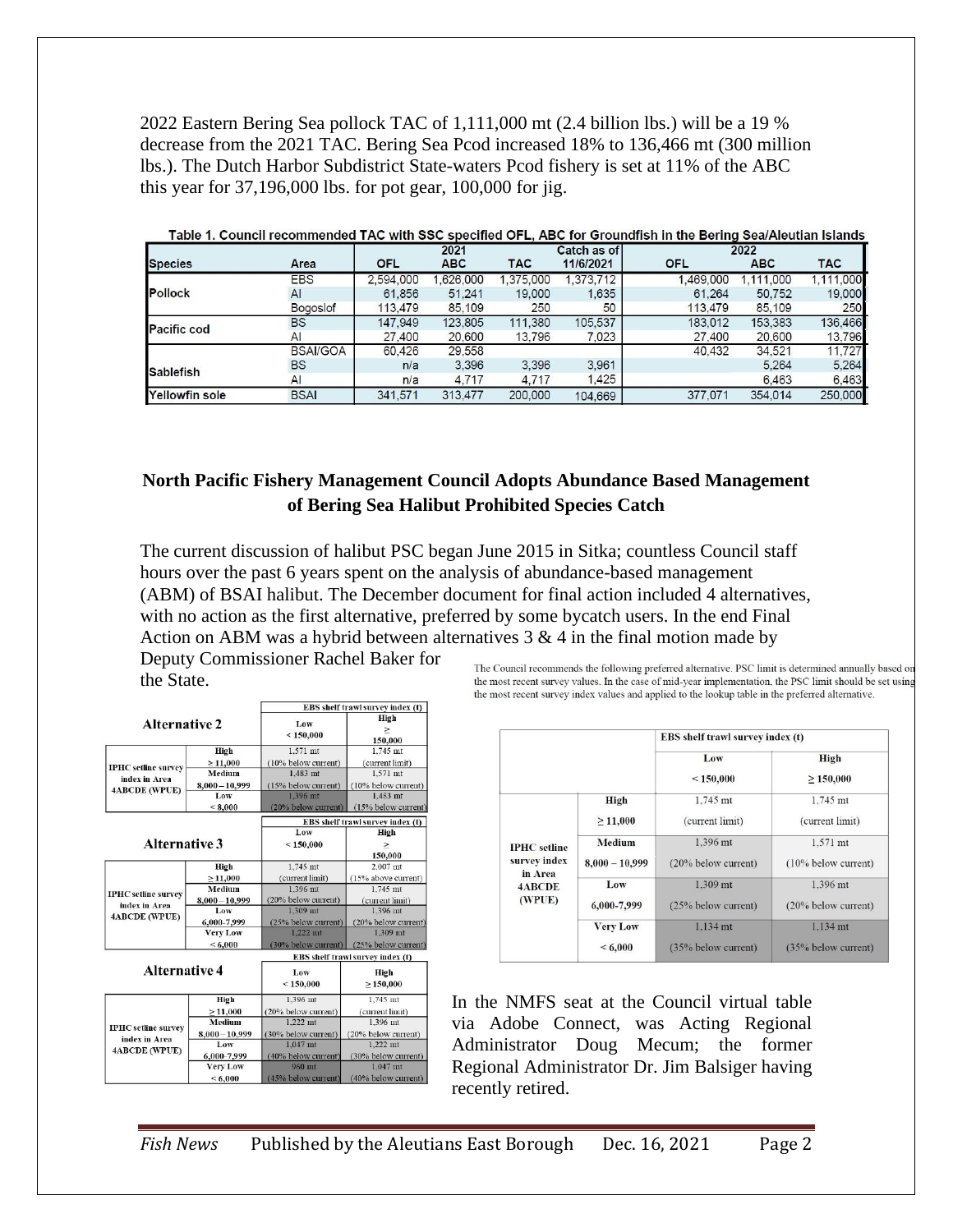The action is expected to hamper the Amendment 80 fleet in some years, but will hopefully help stabilize the fishery and eventually help the directed halibut fishery. BSAI halibut bycatch will be capped at current levels and in years of low abundance, halibut PSC limits are reduced. A main goal of the program is to keep the percentage of halibut PSC lower than the directed fishery harvest.

The vote on the motion for final action on BSAI Halibut ABM was  $8 - 3$ .

- Voting in favor: Rachel Baker, Doug Mecum, Cora Campbell, Kenny Down, John Jensen, Nicole Kimball, Andy Mezirow and Simon Kinneen.
- Voting against: Steve Marx, Bill Tweit and Anne Vanderhoven.

#### **Crab Bycatch**

At the October meeting, the NPFMC received a request for emergency action to extend the Red King Crab Savings Area (RKCSA) that is off-limits to bottom trawls. Recent surveys forced the closure of the Bristol Bay Red King Crab (BBRKC) 2021/2022 season, the first time since 1996. The Council did not take action on RKCSA in December as most members felt the threshold for emergency action by the council had not been met, in particular the 3rd criteria that "*the immediate benefits outweigh the value of advance notice, public comment, and deliberative consideration of the impacts on participants to the same extent as would be expected under the normal rulemaking process*." Council members did, however direct staff to pull the BBRKC discussion paper from the 'batter's box' area of staff tasking limbo and move on a faster track, as staffing permits.

The December mostly bycatch Council agenda follows Governor Dunleavy establishing a [Bycatch Task Force](https://gov.alaska.gov/admin-orders/administrative-order-no-326/) in November to tackle the issue. And the Alaska Congressional Delegation hosted a **Salmon Roundtable** last week in response to recent salmon declines around the state, but urged stakeholders 'not to point fingers' but advocated for research funds to better understand the problem and identify data gaps to help find solutions.

#### **Board of Fish Update**

At their recent meeting in Cordova, the Alaska Board of Fisheries discussed the March 2022 meeting scheduling of consideration of [Proposal 282,](http://www.adfg.alaska.gov/static-f/regulations/regprocess/fisheriesboard/pdfs/2021-2022/proposals/282.pdf) formerly ACR 7 submitted by a Chignik resident. At issue is the conflict that many South Peninsula salmon fishermen have between attending the March 11-18 meeting and participating in the 2022 Statewaters South Peninsula Pacific cod pot fishery that opens March 7<sup>th</sup>. Board staff presented [RC 122](http://www.adfg.alaska.gov/static-f/regulations/regprocess/fisheriesboard/pdfs/2021-2022/pws/rcs/rc122_AKDFG_Memo_on_Salmon_and_P_Cod_in_South_AK_Pen.pdf) showing the overlap of salmon fishermen permits and State pot cod vessels, but the Board decided to leave the schedule as-is. Chignik area State-waters pot cod fishery opens March 1.

Proposal 282 as written would cut fishing hours in the Dolgoi area by 71% for set net fishermen in June and 66% for drift and seine fishermen. The proposal would cut the number of fishing hours for the Dolgoi area and the Shumagins Islands in July by 49%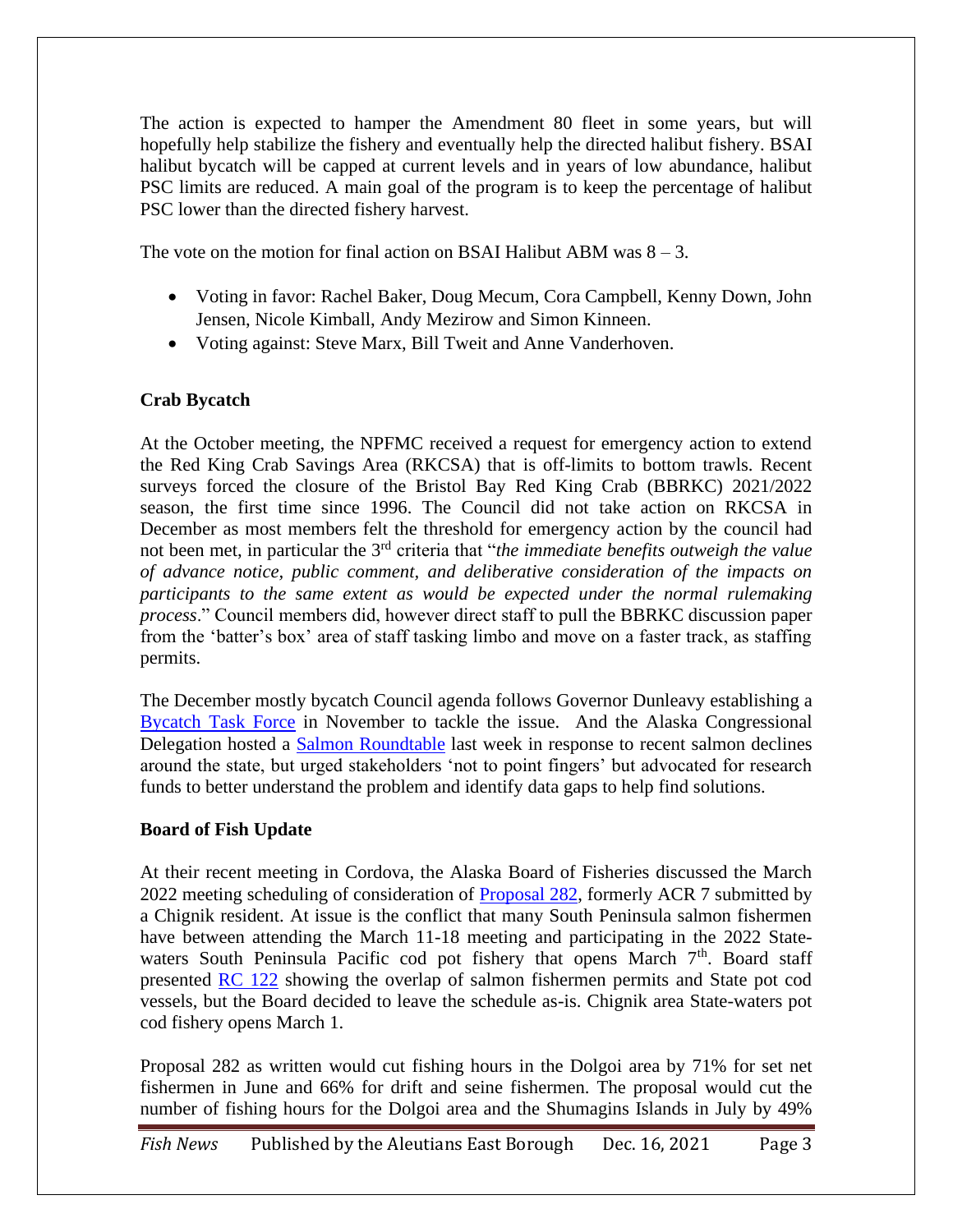for all gear types. The Aleutians East Borough welcomes all fishermen input as we prepare our response to this proposal at the March Statewide shellfish meeting. Board Proposals for the February 2023 Chignik/Alaska Peninsula/BSAI finfish meeting are due April 11, 2022.





## **AEB Fishermen**'**s Winter Fisheries Meeting Wednesday December 29, 2021 10AM via Zoom/virtual meeting**

### **Zoom meeting login information**

[https://us02web.zoom.us/j/88493881623?pwd=cWw4WEg0amQwaFBTVlJvV1VpNHN](https://us02web.zoom.us/j/88493881623?pwd=cWw4WEg0amQwaFBTVlJvV1VpNHN1dz09) [1dz09](https://us02web.zoom.us/j/88493881623?pwd=cWw4WEg0amQwaFBTVlJvV1VpNHN1dz09)

or by phone: 1 253 215 8782

- Meeting ID: 884 9388 1623
- Passcode: 013171

Meeting scheduled to be broadcast live on local radio KSDP and a[t](http://www.apradio.org/) [www.apradio.org](http://www.apradio.org/)

Agencies Representatives expected to be at this virtual meeting:

- U. S. Coast Guard, Kodiak.
- Alaska Department of Fish & Game, Kodiak.
- NMFS Alaska Region, Juneau.
- Alaska Fisheries Science Center, Seattle.
- North Pacific Observer Program & A.I.S. observer providers.
- Trawl EM EFP coordinators.
- NMFS Office of Law Enforcement
- International Pacific Halibut Commission

Aleutians East Borough Natural Resources Department will host the virtual meeting from the AEB Anchorage office conference room 3380 C Street – fishermen welcome.